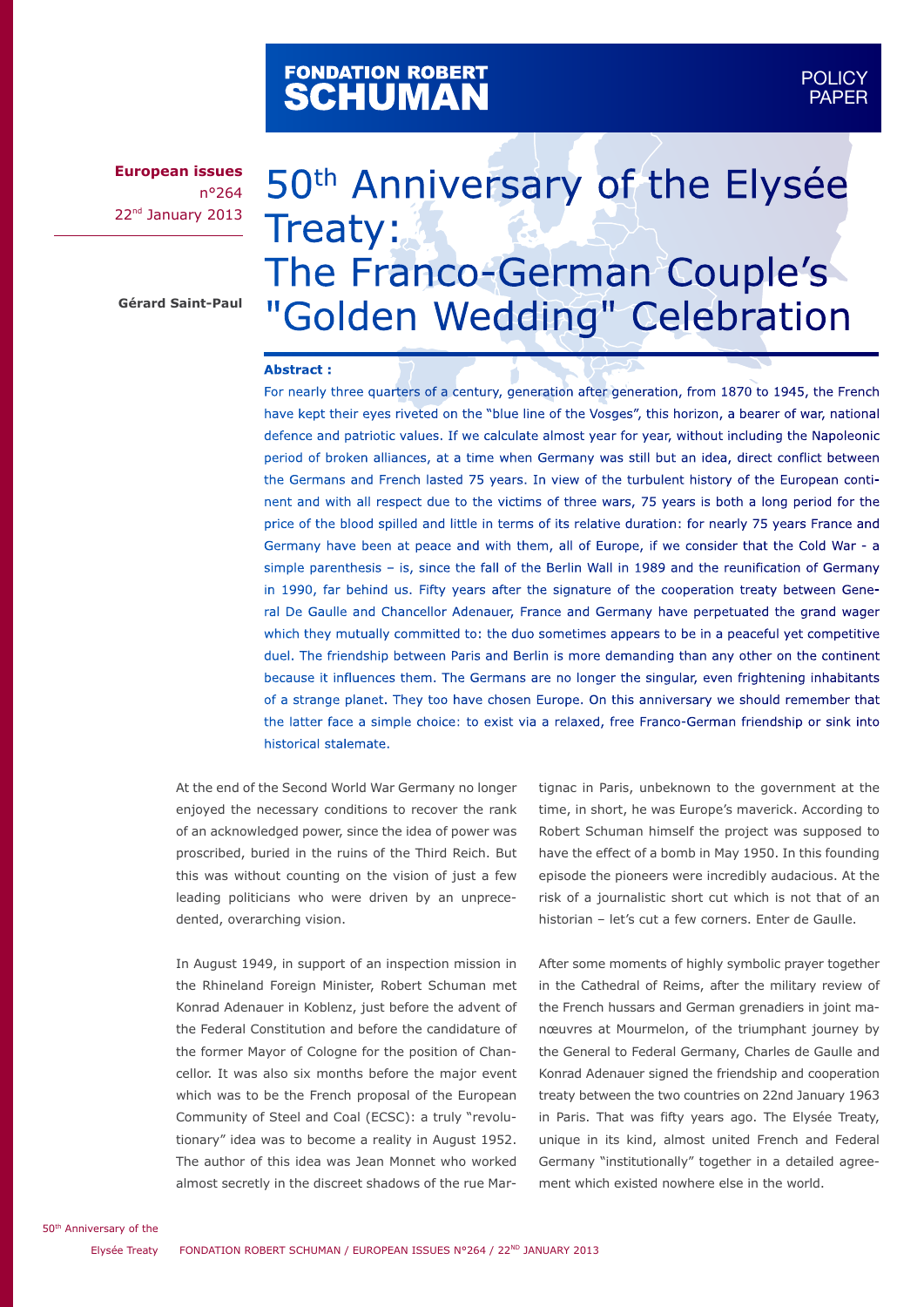በ2

And so the visionary founding fathers wrote a page of history. The first Frenchman to fight against Germany during the War was the first (or one of the first) to hold out his hand – to the Patriarch of Rhöndorf, who had never collaborated with the Nazi regime. It is as if the two Statesmen accomplished an impossible dream and turned this almost "surreal" dream into reality. They opened an important historical chapter and their successors had to write the sequel after experiencing some temporary difficulties. And this continues today … Before retiring to Colombey, de Gaulle convened his ministers and said "*Gentlemen never forget that for France, there can be no other alternative but friendship with Germany.*" Now, to qualify Franco-German relations we shall speak of the "couple" – the term which is more appropriate than "tandem" (in a tandem said Helmut Schmidt, both pedal but only one drives) or worse still "axis", which holds negative connotations in view of history.

As with all couples there have been highs and lows, temporary crises, with progress being made in fits and starts, sometimes fast, sometimes slow, but to date there has been no long term divorce. It is according to this idea of the couple that we can review the fifty years of this marriage of convenience, since the Romanticism and the passion of the beginning have tended to fade somewhat. Anecdotes of relations between people highlight the story between States. It reveals the hidden façade of official press releases published after the now routine Franco-German Summits. It comprises various phases that bear the mark of the protagonists in office in each of the countries. It is particularly interesting to note that in the main, democratic alternation in France and Germany has led to agreements on politically opposite fronts, even though the extremely binary left-right classification cannot really cover the more subtle nature of the cooperation that was decided upon and codified in 1963: the Franco-German relationship is often played in the centre with each side taking a step towards the other in a bid to compromise on a middle-road. Following a time-line we see a sequence of events in the grand film covering the fifty years of Franco-German relations. Just for the record starting with the origins of the Treaty:

# **De Gaulle-Adenauer, the founding visionaries (1958-1963)**

We cannot really speak of "love at first sight" between these two Statesmen. When they met for the first time, the second was mistrustful of the first. Their mutual esteem, then their friendship, grew gradually. To the prophetic warmth of the project to bring France and Germany together, followed at first with mitigated affinity, mixed with the curiosity of the two peoples, we might add the realistic coldness of a political calculation. Wouldn't there be a leadership problem in Franco-German led Europe sooner or later – between the two leaders of its management team notwithstanding the external problem of independence and the ostracism of other powers, particularly the USA? Neither party placed exactly the same hopes in the marriage dowry. The old man of Rhöndorf was not totally ready to follow the general over the sharp hills of a solitary Europe. For the Germans the dilemma lay in not wandering too far from the American brig brother, who was supposed to watch over their security on the Eastern front. And the memory of the salutary Marshall plan was still high in their minds. But in all the patriarchs knew they were making History and that they were undertaking a sacred mission, that of reconciliation.

#### **De Gaulle-Erhard or the intermediary of the German economic miracle (1963-1966)**

The Franco-German friendship, which was launched on an extremely pro-active policy was already running into the rut of routine. Adenauer's successor, Chancellor Ludwig Erhard, the father of Rhineland capitalism, seemed to more concerned about German economic success than the grand European policy. He played the game but relations were strained. In Bonn there was a German Gaullist and an anti-Gaullists clan. Maurice Couve de Murville and Gerhard Schroeder (a simple homonym) went for weeks without speaking to one another. Federal Germany, which was boosted by its remarkable success, started to rule the markets, and competition between the two countries emerged, and this has continued over the last fifty years. Pause, yes, separation, no.

# **De Gaulle-Kurt Georg Kiesinger: the measured consolidators (1966-1969)**

Under Kurt G. Kiesinger Franco-German relations improved slightly. Misunderstandings were slowly ironed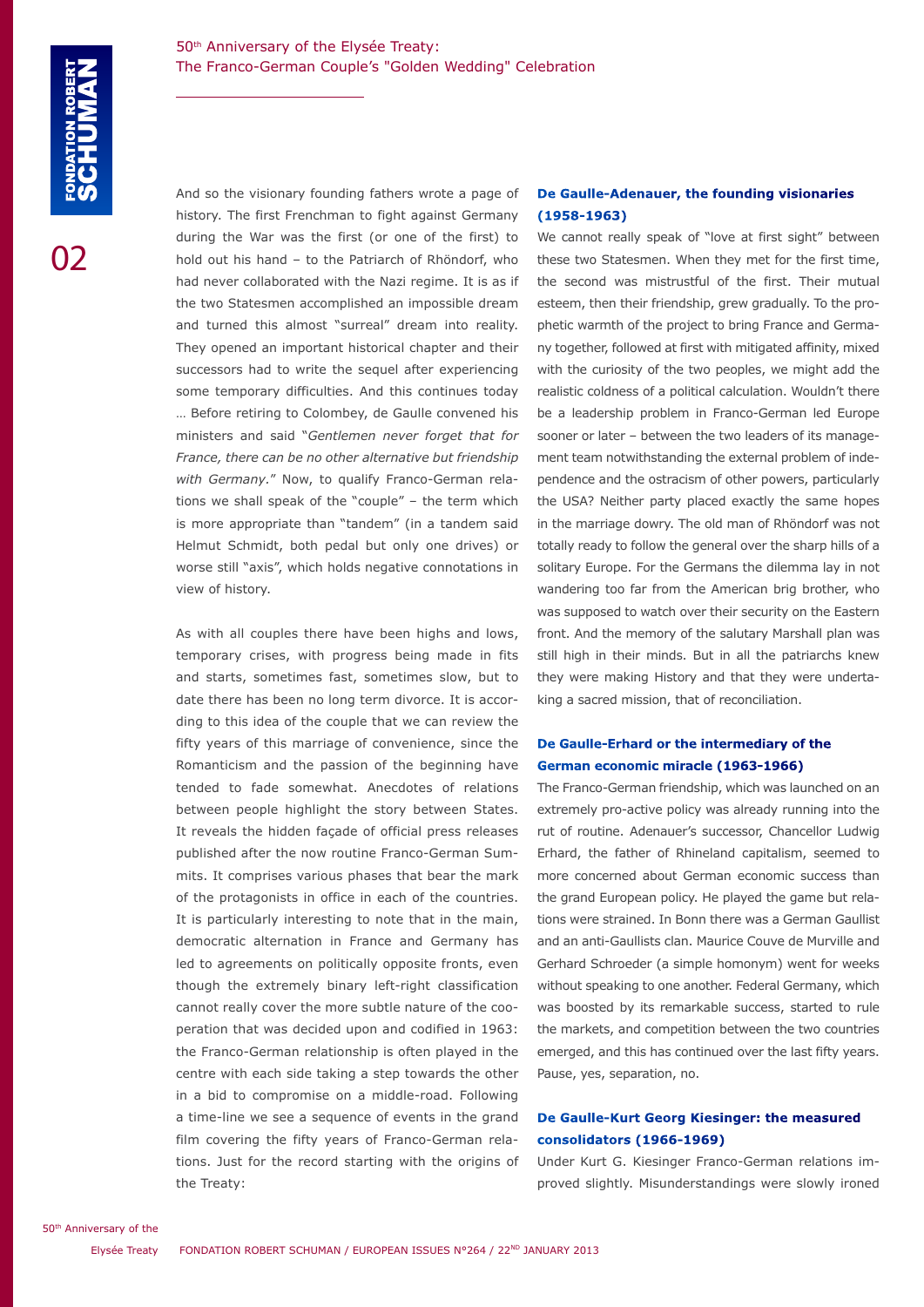out. The new Chancellor who liked to speak French was representative of the Christian-Democratic staff and quite a remarkable Francophile. The Foreign Minister and Vice-Chancellor in the grand coalition with the Social Democrats was none other than Willy Brandt, who tried, in spite of everything, to close his eyes on Kiesinger's past membership of the National Socialist Party (from 1933 to 1945), and his role as subordinate to Goebbels. He undertook his Franco-German apprenticeship under the benevolent eye of a major Social Democrat, Carlo Schmid, a fervent defender of good relations with Paris.

#### **Georges Pompidou-Willy Brandt: pragmatic realists (1969-1974)**

With President Georges Pompidou and Chancellor Willy Brandt a new era in "exemplary but non-exclusive" relations was launched. The two men appreciated their reciprocal realism, but only enjoyed an average relationship. With Edward Heath Pompidou rediscovered the "entente cordiale" with London. The danger of a "ménage à trios" in Europe started to emerge, without ever becoming a reality. For his part Willy Brandt patiently undertook his famous "Ostpolitik" with Warsaw, Moscow and East Berlin, which Paris viewed with somewhat suspicion, since it had not forgotten that the rapprochement policy with the East – from the beginning – was France's domain – and singularly that of de Gaulle. In sum the Franco-German period of "Europe stone by stone" or step by step had come, on the basis of tacit competition. A cruise was organised on the Rhine for the French President's birthday but relations were cool. Moreover and in spite of the "Thirty glorious" years and of France's modernisation under Pompidou – Germany's economic superiority became increasingly evident. The French started to fear Finlandisation which was linked to Germany's "normalisation". The Rapallo complex reared its head again [1]. This episode in Franco-German relations ended dramatically with Georges Pompidou's early death and Willy Brandt's resignation, after his embarrassment in the scandal with the East German spy, Guillaume.

#### **Valéry Giscard d'Estaing-Helmut Schmidt : the pro-active idealists (1974-1981)**

Change in men, change in style, change in pace. In

Willy Brandt's Germany it was a time for moral reconstruction and in particular the "Warschauer Kniefall", a gesture of repentance. With Helmut Schmidt there came managerial action. In France with Valéry Giscard d'Estaing, the Helmut-Valéry period was freer, more open. The two men met when they were Finance Ministers – and often worked together – on the sidelines of the Franco-German summits as if they were preparing for what came next. As many observers commented, the Chancellor and the President "addressed each other familiarly" in English – a language they both mastered perfectly. Inflation was the main concern. The term "parallelism" became the leitmotif in the vocabulary of Franco-Germany policy: parallel reduction of inflation rates, parallelism in economic developments. As is often the case in Paris-Bonn relations, the Chancellor, above all a citizen of Hamburg, at first turned seawards and to the Anglo-Saxon world. But very quickly Giscard and Schmidt became inseparable (and still are today). They decentralised the twice-yearly Franco-German summits to the provinces, as planned for in the 1963 treaty, alternating between Paris and Bonn. Should we interpret this period, often qualified as "idyllic" as a sign – since Valéry Giscard d'Estaing took office on 19th May 1974 and Helmut Schmidt, on the 6th, some two weeks earlier? During the Guadeloupe Summit at the beginning of 1979 Giscard even invited Schmidt alongside Jimmy Carter and James Callaghan, introducing him to the "big league".

The oil crisis and the "currency snake" and even the community strong currency snake were on the agenda of what our European neighbours grievingly called "the Franco-German torque". The obvious complicity between Paris and Bonn – unequalled afterwards – irritated the partners of both France and Germany who formed a kind of tacit management team for European integration, in spite of the skill and manoeuvring of their diplomats, headed by Jean François-Poncet, an excellent Germanist and brilliant Foreign Minister from 1978 to 1981. The extremely moderate left led by Schmidt and the modernist right led by Giscard really did meet in the middle of the political playing field and also of Europe.

*1. Rapallo,a town in Italy where in 1922 Russians and German revived their diplomatic relations, three years after the end of the first world war.*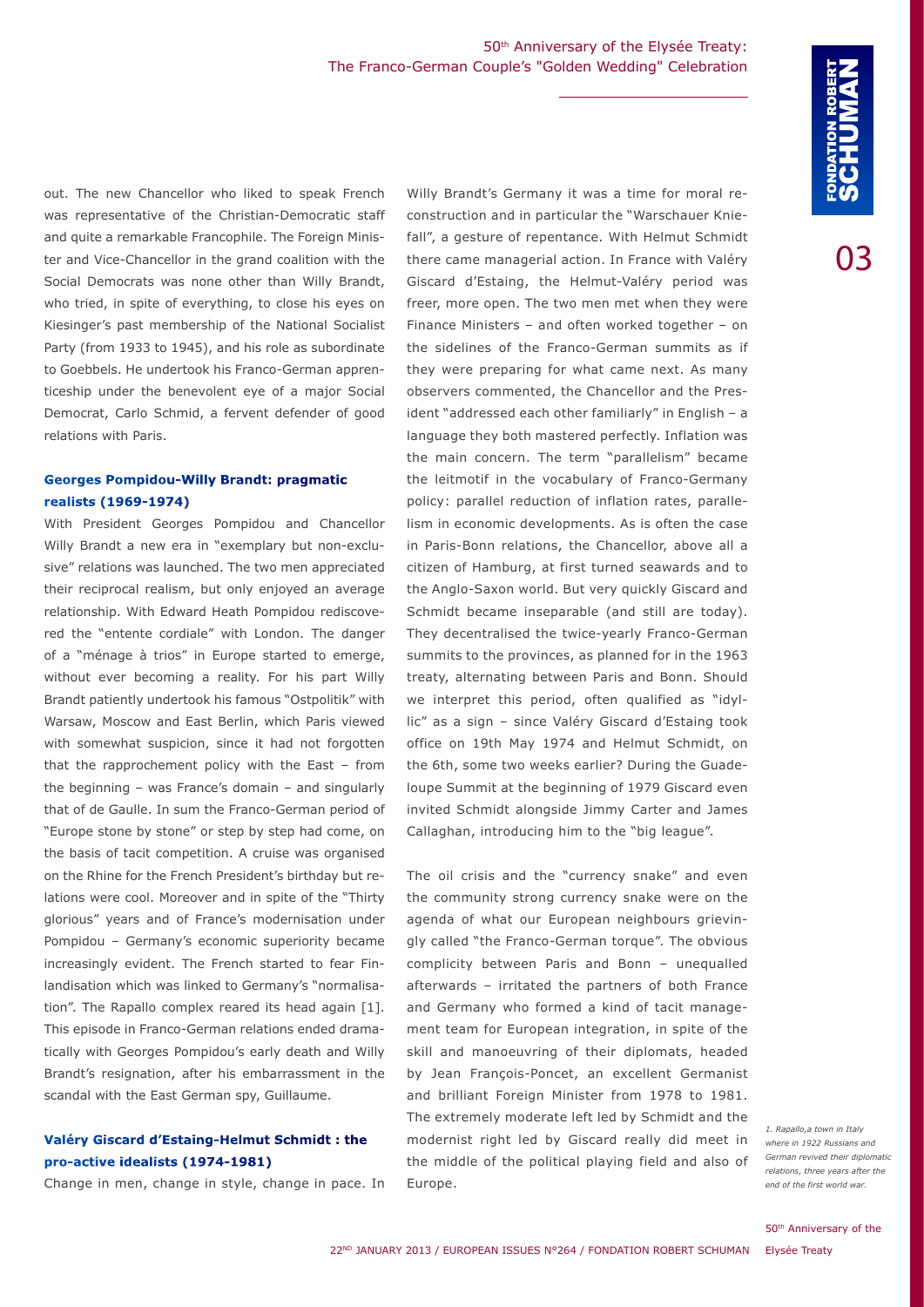#### **François Mitterrand–Helmut Kohl: passionate calculators (1982-1995)**

We might have expected a rift between Mitterand and Kohl. The political couple switched positions (we should also note that once more the left and the rightwing is absent from the Franco-German couple). True friendship formed between two men who succeeded in combining the passion and great political freedom shared by both. In this long relationship there were some rather sensitive moments. The fall of the Berlin Wall on 9th November 1989, then the reunification on 3rd October 1990 were amongst these. Kohl's readiness to "take hold of the cloak of history" to bring down the Wall with the complicity of Mikhail Gorbachev and the German population's enthusiasm, followed by the forced march to reunification, possibly caught François Mitterand off guard.

Hesitation, dithering, playing a multiple game with Margaret Thatcher? These questions in the tumultuous history of the Franco-German couple will probably never be answered in full. There was a move over from Bonn, the "federal village", the "Parisian suburb" – the capital desired by Konrad Adenauer in 1949, to Berlin, the sprawling "Hauptstadt" at the cross-roads of the East and the West. Suddenly re-unified Germany comprised 80 million inhabitants, which reminded us of Mauriac when he said "*I love Germany so much that I prefer there to be two of them ...*" It was enough to shake the French, but this outdated concept was soon eclipsed by the true friendship that united the two men. Beyond the doubts nothing – in all appearance – would change in the Franco-German relationship, which, against all odds was decidedly indestructible. The gladly imperious side of the French President and the false bonhomie of the German Chancellor seemed to serve as a balance in this new, extremely subtle relationship.

Well before the major change in history that came with the fall of the Berlin Wall on 9th November 1989, the image of Verdun, an incommensurable event of the century, will remain as François Mitterrand and Helmut Kohl held hands in front of the whole world: an unforgettable moment in Franco-German history. In the meantime Germany gave up its sacrosanct Deutschemark and the euro was born thanks to the sacrifice accepted by the Chancellor.

Some audacious comments summed up this key phase, in the choice words of "the euro in exchange for reunification." This relatively intense period in Franco-German relations should be seen through the extremely personal prism of two strong personalities, who never lost sight of what Europe meant, at a time when all points of reference were shifting and when the world changed appearance. After the fall of the Berlin Wall, Cold War Europe collapsed like a pack of cards in the East. The monolithic "block" was replaced by a myriad of freed States, which sooner or later, were bound to integrate Europe that was still a formidable pole of attraction.

# **Jacques Chirac-Gerhard Schröder: peaceful partners (1998-2005)**

On the face of it the former leftist Schröder and Chirac, the political stuntman, had very little in common. At first the Chancellor temporarily turned towards Atlanticism and the Anglo-Saxons. But the Franco-German path was decidedly far too well defined for him to drift from it long term. It is always returned to fast - and the French President and the German Chancellor found a modus Vivendi, a middle ground far from set ideology and readymade theories. They started what we might casually call "buddy moments". In Blaesheim and even "Chez Yvonne" in Strasbourg, they initiated a new type of informal tête-à-tête summit over a beer or a hearty meal. Conviviality was the watchword. But the content of their discussions was much more serious since they decided together not to take either France or Germany into the Iraq war: quite an eloquent illustration of the anecdote becoming a major element of history marking their complicity profoundly. In the eyes of the public their decision was serious bearing the stamp of a certain independence of mind. In the main both public opinions approved of what they did.

At the beginning of his second term in office, which he never completed, Schröder launched a series of drastic reforms, under the constraint of unemployment and poor economic figures, (Agenda 2010) which ultimately put his country back on a growth path. By doing

50th Anniversary of the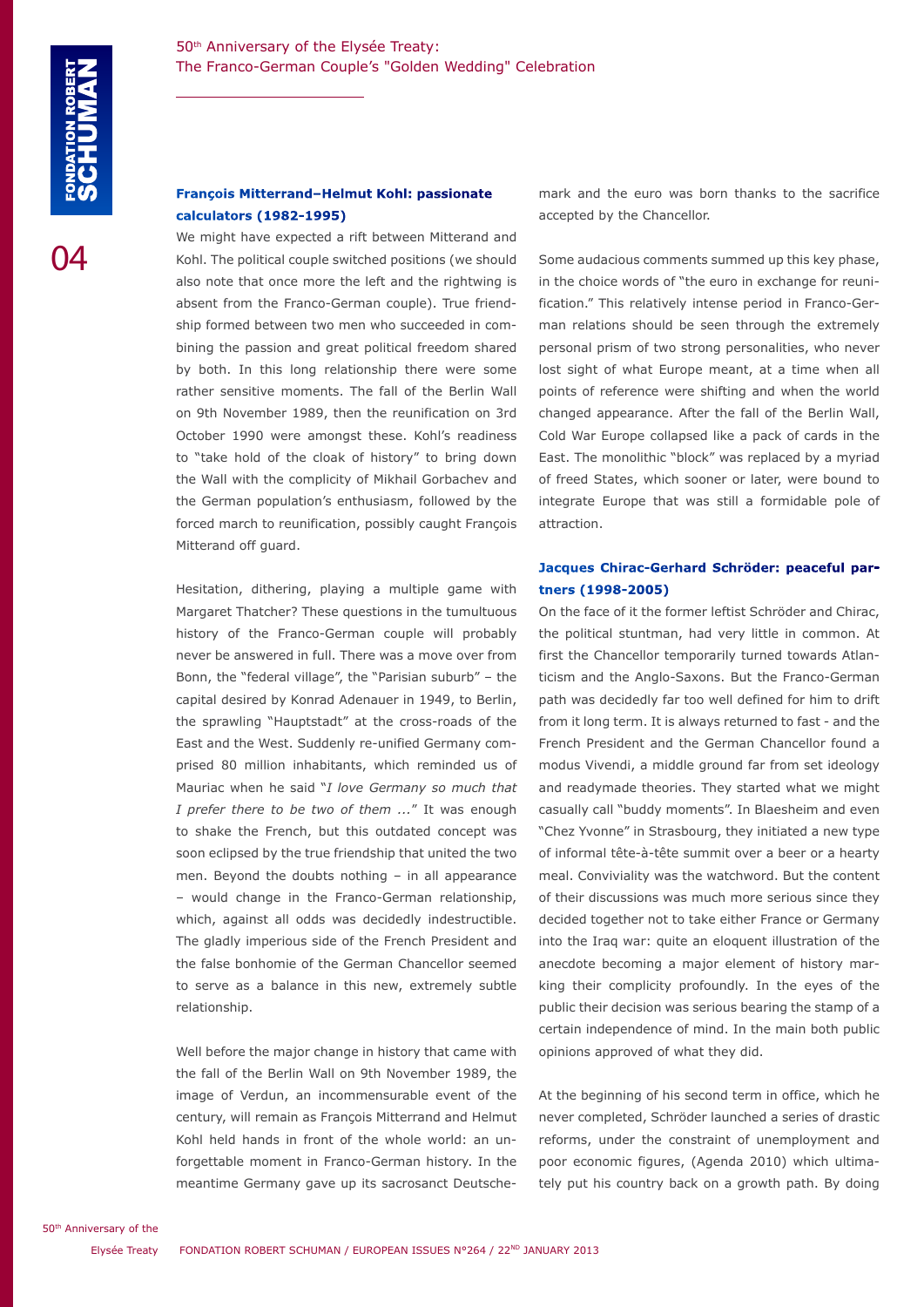this he re-invented modern social democracy, at the price of electoral defeat against Angela Merkel in 2005.

The transition between the first woman Chancellor in German history and President Chirac, until the end of his term in office in 2007, took place harmoniously with a hand-kiss that became a tradition and was visibly appreciated.

#### **Angela Merkel- Nicolas Sarkozy: iconoclastic heirs (2007-2012)**

Nicolas and Angela. Sarkozy and Merkel: for the first time they comprised a true male-female coup in Franco-German rapprochement. They were also from the same political trend, right-centre right. They also had another thing in common: in a way – and in a political sense of the term – they killed their father – she, Kohl and he, Chirac. When they first made contact (in 2007, when Angela Merkel had been in power for two years already, they sized each other up, and *a priori* they had nothing in common. They were mutually puzzled by each other, and making a virtue of necessity there was a rapprochement: having won each other over they adhered to the path of their predecessors, but according to a specific manner and style. However, at the start of their journey together observers did not think their relationship would last and gladly gloated over the superiority or the advantage held by one over the other: the expression "Merkozy" flourished in the press. Would the degree of German slowness which was always calculated combine well with a certain degree of French hyperactivity? Observation-fascination? In Berlin people wondered at "this omnipresent Frenchmen who moved so fast." One thing was certain: the European and world monetary situation was in the red. Beyond the subtleties and inevitable differences in approach Angela Merkel and Nicolas Sarkozy faced the storm together at Europe's helm. And we have to admit that temporarily at least they succeeded in saving the day. If it had been the opposite way round what would have happened? Again a degree of Franco-German leadership asserted itself in Brussels and elsewhere. But domestic and international criticism was rife – fed by the rise of anti-German feeling particularly in France and in the countries of Southern Europe. This temporary anti-German feeling merged into an anti-European

sentiment without however it ever reaching the stage of an irreversible rejection of Europe.

# **Angela Merkel-François Hollande: the new competitors (2012- )**

The story of this new couple still has to be written. It has just started. Franco-German relations are in a "halfway house; it is a kind of observation period with some "arm-wrestling" occurring between Merkel and Hollande. This diagnosis is a euphemism: some experts are more alarmist than others and go as far as to say that the Paris-Berlin relationship is "wavering" We might have thought – if we look closely – that Angela Merkel and François Hollande's personalities would have been closer than the Chancellor and the former French President. A certain amount of reserve should be employed. The demonstrative side of the Franco-German relationship is being erased to a certain extent, fading to the benefit of a more distant, less "tactile" image. The most accomplished diplomats give us some clues on this. Angela Merkel, who was raised in the East in a culture of dissimulation – inherent to all survival in the regime of the former GDR – is giving nothing away. She is not a gambler – she does not place bets, she calculates. She does not improvise and allows her decisions to mature; this is why the time of response is not the same as in Paris, where we sometimes feel, wrongly, that she is hesitating. After all in well-informed quarters – as Laurent Fabius, the French Foreign Minister likes to say "*we always wrongly believe that the Germans are French who speak German.*" In short the period of time it is taking for the new Franco-German couple to get to know each seems long and full of obstacles. On an official, high level visit to Berlin, the Social Democratic opposition is paid a visit: this is the response made by the shepherd to the shepherdess, who supported Nicolas Sarkozy in the last electoral campaign in France. Angela Merkel is keeping an eye on the elections she faces in September 2013. However she dares to give signs of hope to Greece, which is not really appreciated at home, and seems to want to ease the situation when she says that she understands that – rightly or wrongly – that no "second front" has been opened comprising France, Italy and Spain against Germany.